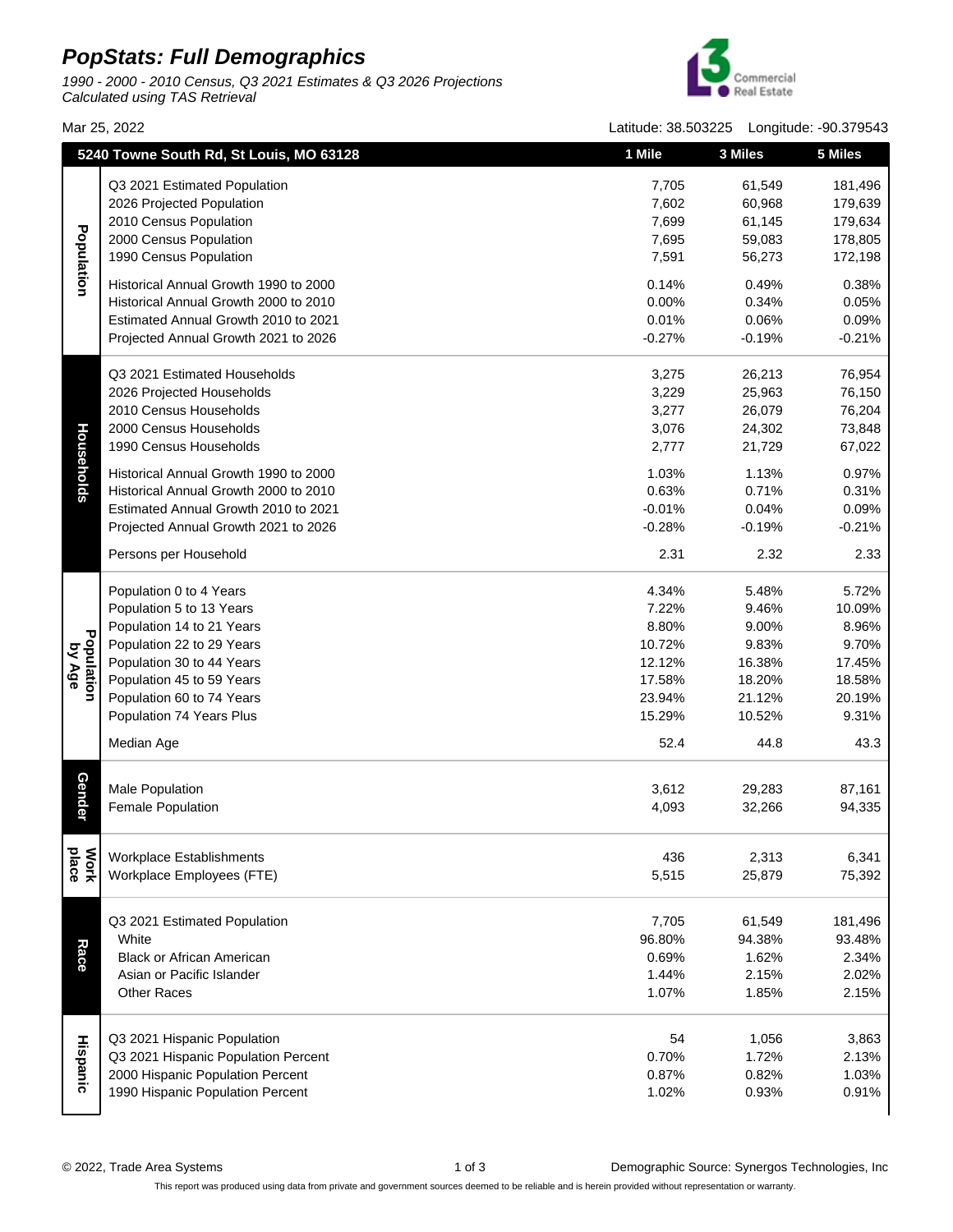## **PopStats: Full Demographics**

1990 - 2000 - 2010 Census, Q3 2021 Estimates & Q3 2026 Projections Calculated using TAS Retrieval



Mar 25, 2022 Latitude: 38.503225 Longitude: -90.379543 **5240 Towne South Rd, St Louis, MO 63128 1 Mile 3 Miles 5 Miles**HH Income \$500,000 or more 2.60% 1.70% 1.29% HH Income \$250,000 to \$499,999 3.14% 2.02% 1.54% 7.35% 4.74% 3.62% HH Income \$200,000 to \$249,999 HH Income \$175,000 to \$199,999 3.20% 2.72% 2.65% HH Income \$150,000 to \$174,999 6.39% 5.11% 4.80% HH Income \$100,000 to \$149,999 19.90% 19.35% 18.21% HH Income \$75,000 to \$99,999 16.52% 15.43% 15.11% Income HH Income \$50,000 to \$74,999 13.23% 17.04% 18.30% HH Income \$35,000 to \$49,999 12.28% 13.10% 13.03% HH Income \$25,000 to \$34,999 5.11% 7.11% 7.88% HH Income \$15,000 to \$24,999 7.50% 7.03% 7.14% HH Income \$0 to \$14,999 2.78% 4.66% 6.44% Average Household Income \$112,319 \$96,046 \$89,216 Median Household Income \$87,972 \$76,682 \$70,681 Per Capita Income \$48,553 \$41,409 \$38,267 HH Disposable Income \$500,000 or more 0.36% 0.23% 0.17% HH Disposable Income \$250,000 to \$499,999 4.13% 2.67% 2.04%

| ncome                  | LILL ILICOLLIG \$1.2'000 TO \$88'888        | 10.52%    | 10.43%   | 15.11%   |
|------------------------|---------------------------------------------|-----------|----------|----------|
|                        | HH Income \$50,000 to \$74,999              | 13.23%    | 17.04%   | 18.30%   |
|                        | HH Income \$35,000 to \$49,999              | 12.28%    | 13.10%   | 13.03%   |
|                        | HH Income \$25,000 to \$34,999              | 5.11%     | 7.11%    | 7.88%    |
|                        | HH Income \$15,000 to \$24,999              | 7.50%     | 7.03%    | 7.14%    |
|                        | HH Income \$0 to \$14,999                   | 2.78%     | 4.66%    | 6.44%    |
|                        | Average Household Income                    | \$112,319 | \$96,046 | \$89,216 |
|                        | Median Household Income                     | \$87,972  | \$76,682 | \$70,681 |
|                        | Per Capita Income                           | \$48,553  | \$41,409 | \$38,267 |
|                        | HH Disposable Income \$500,000 or more      | 0.36%     | 0.23%    | 0.17%    |
|                        | HH Disposable Income \$250,000 to \$499,999 | 4.13%     | 2.67%    | 2.04%    |
| Disposable Income      | HH Disposable Income \$200,000 to \$249,999 | 3.05%     | 1.95%    | 1.49%    |
|                        | HH Disposable Income \$175,000 to \$199,999 | 2.97%     | 1.92%    | 1.44%    |
|                        | HH Disposable Income \$150,000 to \$174,999 | 3.97%     | 2.81%    | 2.39%    |
|                        | HH Disposable Income \$100,000 to \$149,999 | 19.12%    | 16.95%   | 15.49%   |
|                        | HH Disposable Income \$75,000 to \$99,999   | 16.35%    | 15.96%   | 15.71%   |
|                        | HH Disposable Income \$50,000 to \$74,999   | 17.38%    | 19.31%   | 20.42%   |
|                        | HH Disposable Income \$35,000 to \$49,999   | 13.84%    | 15.01%   | 15.13%   |
|                        | HH Disposable Income \$25,000 to \$34,999   | 6.71%     | 9.39%    | 9.88%    |
|                        | HH Disposable Income \$15,000 to \$24,999   | 8.41%     | 8.36%    | 8.68%    |
|                        | HH Disposable Income \$0 to \$14,999        | 3.71%     | 5.43%    | 7.15%    |
|                        | Average Disposable Household Income         | \$89,155  | \$78,072 | \$72,719 |
|                        | Median Disposable Household Income          | \$74,939  | \$65,643 | \$60,570 |
|                        | Adult Population (25 Years or Older)        | 5,800     | 44,471   | 129,846  |
|                        | Elementary                                  | 2.01%     | 1.64%    | 2.17%    |
| Education<br>(Age 25+) | Some High School                            | 2.75%     | 2.85%    | 4.39%    |
|                        | <b>High School Graduate</b>                 | 24.00%    | 24.67%   | 25.35%   |
|                        | Some College                                | 19.40%    | 21.01%   | 21.95%   |
|                        | Associates Degree                           | 7.63%     | 8.74%    | 9.04%    |
|                        | <b>Bachelors Degree</b>                     | 28.32%    | 25.71%   | 23.31%   |
|                        | <b>Graduate Degree</b>                      | 15.89%    | 15.38%   | 13.79%   |
|                        |                                             |           |          |          |
| Housing                | <b>Total Housing Units</b>                  | 3,446     | 27,651   | 81,141   |
|                        | <b>Owner Occupied Percent</b>               | 80.38%    | 72.59%   | 72.28%   |
|                        | <b>Renter Occupied Percent</b>              | 14.66%    | 22.21%   | 22.56%   |
|                        | Vacant Housing Percent                      | 4.96%     | 5.20%    | 5.16%    |
|                        | Homes Built 1990 to 2000                    | 14.42%    | 14.49%   | 13.13%   |
|                        | Homes Built 1980 to 1989                    | 19.42%    | 19.20%   | 14.39%   |
| ЮV                     | Homes Built 1970 to 1979                    | 21.63%    | 23.25%   | 20.57%   |
|                        | Homes Built 1960 to 1969                    | 31.55%    | 25.44%   | 24.47%   |
|                        | Homes Built 1950 to 1959                    | 7.46%     | 12.60%   | 18.23%   |
|                        | Homes Built 1940 to 1949                    | 2.73%     | 2.34%    | 5.37%    |
|                        |                                             |           |          |          |

Homes Built Before 1940

© 2022, Trade Area Systems 2 of 3 Demographic Source: Synergos Technologies, Inc

2.80% 2.68% 3.84%

This report was produced using data from private and government sources deemed to be reliable and is herein provided without representation or warranty.